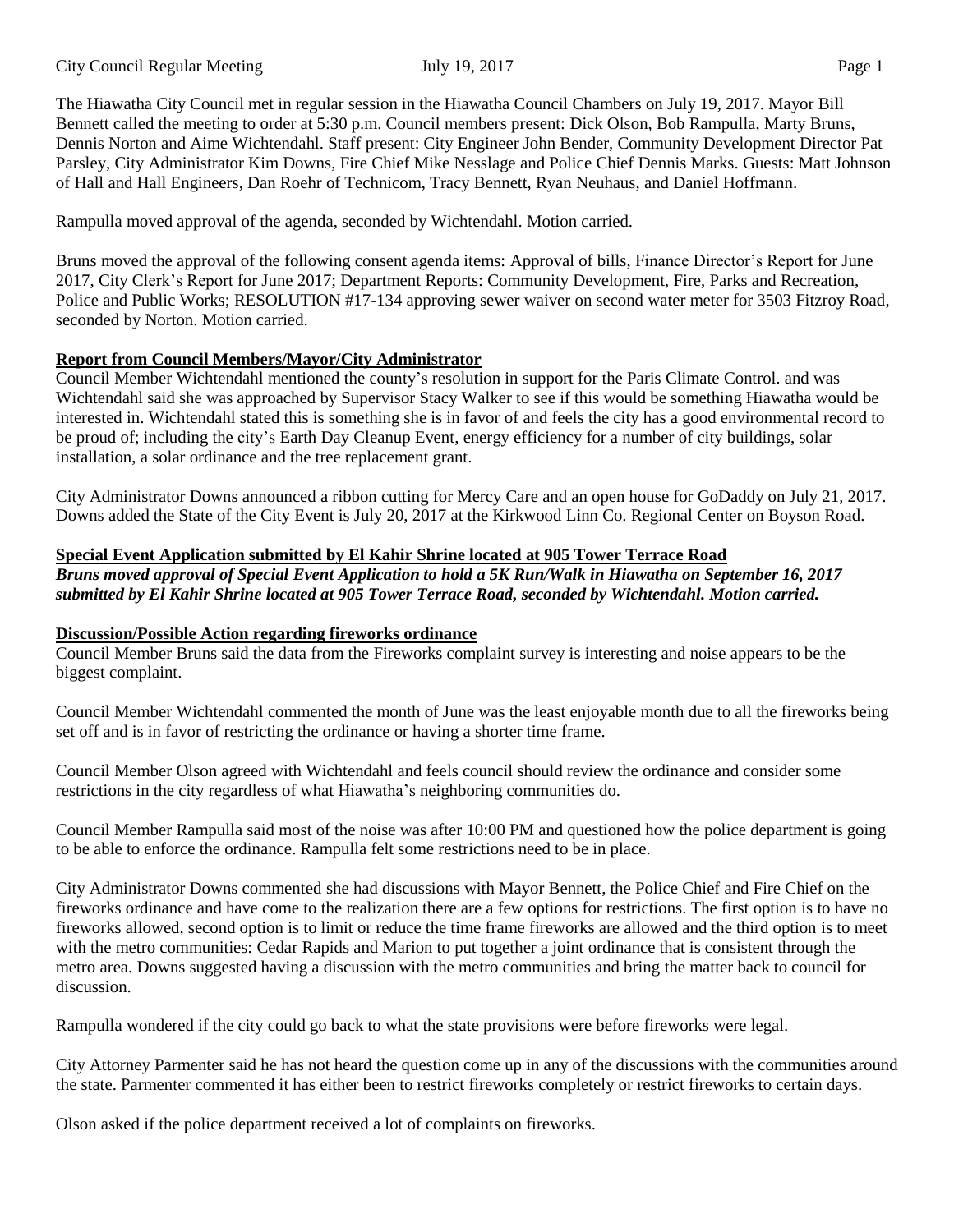Police Chief Marks answered the police department had 23 complaints entered into the survey and pulling calls from June 1, 2017 to July 8, 2017 there were 26 calls involving fireworks. Marks continued to state there was a challenge with how the sheriff's office classified the calls coming in as there is not just a specific fireworks call this required a keyword search for fireworks. The police department had 20-30 complaints for the month of June and nine complaints for the first part of July. Marks noted there were police departments throughout the state who encountered a multitude of challenges enforcing their ordinances and finding the responsible party who was setting off fireworks. Marks said one thing learned from the challenges is enforcement of the ordinance is similar to how the police department handles a disorderly house, the responsibility will fall on the property owner or person responsible for the property, and would help with enforcement. Marks stated consistency throughout the metro area is very important.

Wichtendahl asked if any citations were issued for noise ordinance during June 1 through July 8.

Marks answered there were no citations issued for fireworks.

# **Approving the appointment of the Fire Department Deputy Chief EMS position**

*Olson moved approval of the appointment of the Fire Department Deputy Chief EMS position, seconded by Bruns. Motion carried.* 

## **Authorizing the Fire Department purchase of LED flood/spot lighting for Fire Engine 286**

Rampulla presented RESOLUTION #17-135 authorizing the Fire Department purchase of LED flood/spot lighting for Fire Engine 286 at a total cost not to exceed \$5,591.13, with Keltek Incorporated of Baxter, IA, utilizing available funding in Capital Improvement Plan (CIP), seconded by Wichtendahl. Roll call vote: AYES: Olson, Wichtendahl, Bruns, Rampulla, Norton. NAYS: None. ABSENT: None. **RESOLUTION #17-135 adopted.** 

## **Approving a Business Associate Agreement between Hiawatha Fire and Rescue and Mercy Medical Center to provide home visits to high risk patients**

City Attorney Parmenter commented on a clause in the agreement where the city indemnifies the hospital. Parmenter felt this provision should be reversed so the hospital indemnifies the City. Parmenter recommends to not sign the agreement until the appropriate changes have been made.

Bruns presented RESOLUTION #17-136 approving a Business Associate Agreement between Hiawatha Fire and Rescue and Mercy Medical Center to provide home visits to high risk patients, agreement is approved upon language changes recommended and drafted by City Attorney, seconded by Norton. Roll call vote: AYES: Wichtendahl, Olson, Rampulla, Norton, Bruns. NAYS: None. ABSENT: None. **RESOLUTION #17-136 adopted.** 

# **2017-2018 Boyson Road Capacity Improvements Project at North Center Point Road and I-380**

Rampulla presented RESOLUTION #17-137 approving and awarding contract to Rathje Construction Co. of Marion, in the amount of \$60,494.00 for the construction of the 2017 Boyson Road Capacity Improvements Project at North Center Point Road and I-380, seconded by Bruns. Roll call vote: AYES: Rampulla, Wichtendahl, Olson, Norton, Bruns. NAYS: None. ABSENT: None. **RESOLUTION #17-137 adopted.** 

### **2016-2017 Emmons Street/North Center Point Road/Robins Road Intersection Improvements Phase 2 Roadway Package Project**

Bruns presented RESOLUTION #17-138 approving Change Order #1 for the 2016-2017 Emmons Street/North Center Point Road/Robins Road Intersection Improvements Phase 2 Roadway Package Project with Rathje Construction Co., of Marion, with an increase in contract amount of \$13,101.50, resulting in a revised total project contract amount of \$2,826,836.26, seconded by Norton. Roll call vote: AYES: Bruns, Norton, Olson, Wichtendahl, Rampulla. NAYS: None. ABSENT: None. **RESOLUTION #17-138 adopted.** 

Rampulla presented RESOLUTION #17-139 approving Change Order #2 for the 2016-2017 Emmons Street/North Center Point Road/Robins Road Intersection Improvements Phase 2 Roadway Package Project with Rathje Construction Co., of Marion, with a decrease in contract amount of \$7,310.00, resulting in a revised total project contract amount of \$2,819.526.26, seconded by Wichtendahl. Roll call vote: AYES: Olson, Wichtendahl, Norton, Bruns, Rampulla. NAYS: None. ABSENT: None. **RESOLUTION #17-139 adopted.**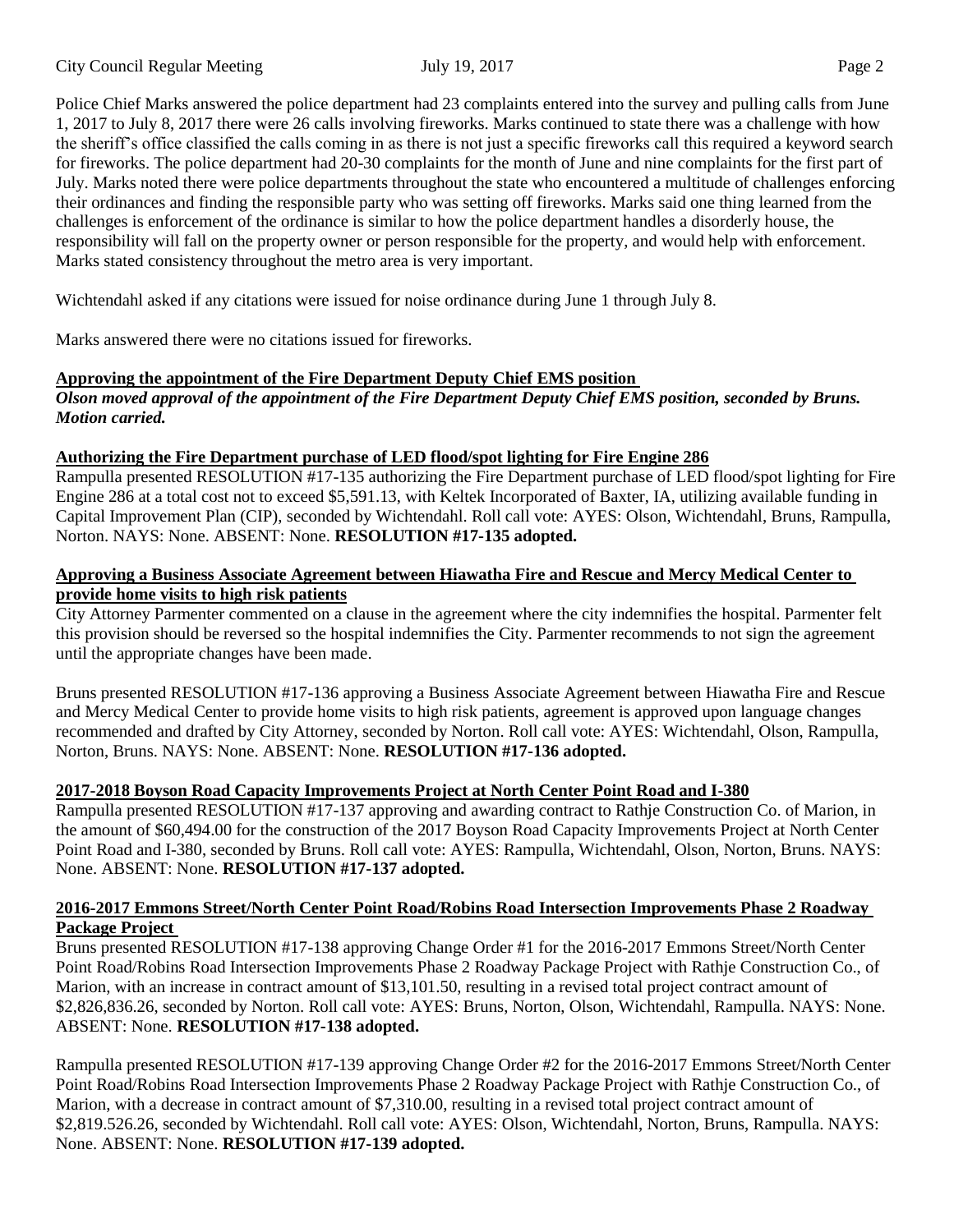City Council Regular Meeting July 19, 2017 Page 3

Olson presented RESOLUTION #17-140 approving application for Partial Pay Estimate #8 for the 2016-2017 Emmons Street/North Center Point Road/Robins Road Intersection Improvements Phase 2 Roadway Package Project, and directing City Clerk to make payment to Rathje Construction Co., of Marion, in the amount of \$279,158.19, seconded by Bruns. Roll call vote: AYES: Norton, Rampulla, Olson, Wichtendahl, Bruns. NAYS: None. ABSENT: None. **RESOLUTION #17-140 adopted.** 

### **Approving an Iowa Department of Transportation Adopt-A-Highway Application to perform clean-up work along I-380 N as submitted by Robert Merritt of CI3 Control Installations of Iowa, Inc.**

Bruns presented RESOLUTION #17-141 approving an Iowa Department of Transportation Adopt-A-Highway Application to perform clean-up work along I-380 N as submitted by Robert Merritt of CI3 Control Installations of Iowa, Inc., seconded by Wichtendahl. Roll call vote: AYES: Wichtendahl, Bruns, Olson, Rampulla, Norton. NAYS: None. ABSENT: None. **RESOLUTION #17-141 adopted.** 

## **City Wide Phone System Replacement**

Rampulla presented RESOLUTION #17-142 authorizing the replacement of the phone system at all city facilities, purchase of wireless headsets and installation of 10G switches at a total cost not to exceed \$84,581.50, with phone replacement project contract awarded to Technicom Communication Systems of Cedar Rapids, utilizing available funding in Capital Improvement Plan (CIP), Local Option Sales and Service Tax Dollars (LOSST) and Equipment Reserve Funds, seconded by Olson. Roll call vote: AYES: Bruns, Olson, Wichtendahl, Rampulla, Norton. NAYS: None. ABSENT: None. **RESOLUTION #17-142 adopted.** 

### **Safety Policies and Procedures**

Bruns presented RESOLUTION #17-143 approving and adopting amended Blood-Borne Pathogens Exposure Control Plan and Procedures, seconded by Norton. Roll call vote: AYES: Rampulla, Wichtendahl, Norton, Olson, Bruns. NAYS: None. ABSENT: None. **RESOLUTION #17-143 adopted.** 

Rampulla presented RESOLUTION #17-144 approving and adopting amended Hearing Conservation Program, seconded by Wichtendahl. Roll call vote: AYES: Wichtendahl, Olson, Norton, Bruns, Rampulla. NAYS: None. ABSENT: None. **RESOLUTION #17-144 adopted.** 

Bruns presented RESOLUTION #17-145 approving and adopting amended Lockout/Tagout Policy, seconded by Norton. Roll call vote: AYES: Norton, Rampulla, Bruns, Olson, Wichtendahl. NAYS: None. ABSENT: None. **RESOLUTION #17-145 adopted.** 

Wichtendahl presented RESOLUTION #17-146 adopting a City of Hiawatha Safety Manual for all employees, seconded by Bruns. Roll call vote: AYES: Rampulla, Olson, Wichtendahl, Bruns, Norton. NAYS: None. ABSENT: None. **RESOLUTION #17-146 adopted.** 

### **Employee Policy Manual Amendments (and amending the Part-Time / Temporary / Seasonal Employee Policy Manual accordingly)**

Bruns presented RESOLUTION #17-147 amending Section VII Substance Abuse Policy by adding an exception under Workplace Accident Testing requiring law enforcement to investigate motor vehicle accidents on the roadway where the damage is estimated to exceed \$1,500.00, and amending Section III Seatbelt Restraint Policy by adding language to describe instances where occupants of vehicles would be exempt from safety belt requirements in connection with Employee Policy Manual Amendments (and amending the Part-Time / Temporary / Seasonal Employee Policy Manual accordingly), seconded by Rampulla. Roll call vote: AYES: Olson, Bruns, Rampulla, Wichtendahl, Norton. NAYS: None. ABSENT: None. **RESOLUTION #17-147 adopted.** 

**Possible Closed Session as per Iowa Code 21.5(j) to discuss the possible purchase of particular real estate** *Rampulla moved entering into a closed session as per Iowa Code 21.5(j) to discuss the possible purchase of particular real estate at 6:07 P.M., seconded by Bruns. Roll call vote: AYES: Wichtendahl, Olson, Norton, Bruns, Rampulla. NAYS: None. ABSENT: None. Motion carried.* 

*Bruns moved to go out of closed session and entering into regular session at 6:17 P.M., seconded by Rampulla. Roll call vote: AYES: Bruns, Olson, Wichtendahl, Norton, Rampulla. NAYS: None. ABSENT: None.*